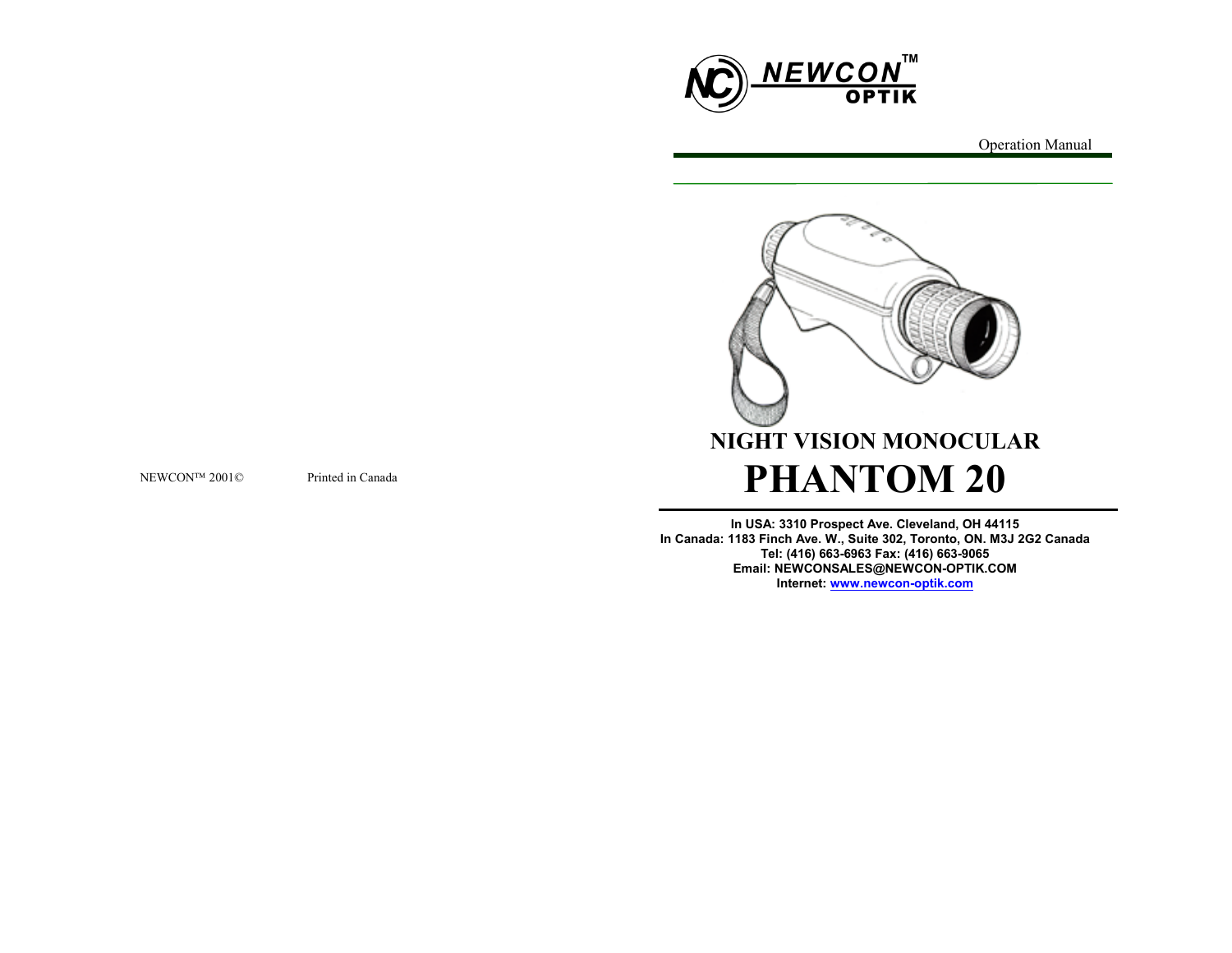# **IMPORTANT INFORMATIONRead prior to activation**

You have just purchased a complicated electronic device. To operate it properly, please read this manual carefully. Here are some common Precautions that must be noted.

- **NEVER** expose the opened objective lens of an active unit in daylight. At daytime objective lens must be covered by caps. There is a tiny hole in the cap to provide enough light for daytime operation. It is allowed to turn on the unit at daytime, but caps must cover the lenses.
- **NEVER** aim active unit at intense light sources (i.e. lights, headlamps, campfires, the moon, etc.)
- **NEVER** reverse the polarity of a battery
- **NEVER** disassemble the unit
- **NEVER** connect the unit to external power sources
- **ALWAYS** remove batteries when not in use for a long period
- **ALWAYS** keep the objective lenses covered when not in use
- **ALWAYS** store in a warm dry place when not in use

# **ATTENTION!**

**Image quality of the object, which is being observed When an image intensifier is functioning, depends Mainly upon operating characters of this image intensifier. Due to this fact black spots, which are inherent in the image intensifier, may be seen in the field of view of a viewing device. Field of view is** 



Permissible defects, which may be seen in the field of viewing device, are given in the table

| Type of<br>black spots | Zone                                                 | Size of black spots,<br>mm                                        | Number of<br>spots |
|------------------------|------------------------------------------------------|-------------------------------------------------------------------|--------------------|
| Immovable              | Central<br>(circle of diameter<br>$5.5$ mm)          | Up to 0.073<br>From 0.073 to 0.150<br>From 0.150 to 0.294         | Not limited<br>5   |
|                        | Boundary<br>(circle of diameter<br>$5.5 - 9.0$ mm)   | From 0.073 to 0.150<br>From 0.150 to 0.294<br>From 0.294 to 0.400 | 10<br>3            |
|                        | Periphery<br>(circle of diameter<br>$9.0 - 11.0$ mm) | Not limited                                                       | Not limited        |
| Moving                 | Entire field<br>(circle of diameter<br>$11.0$ mm)    | From 0.150 to 0.294                                               |                    |
|                        |                                                      |                                                                   |                    |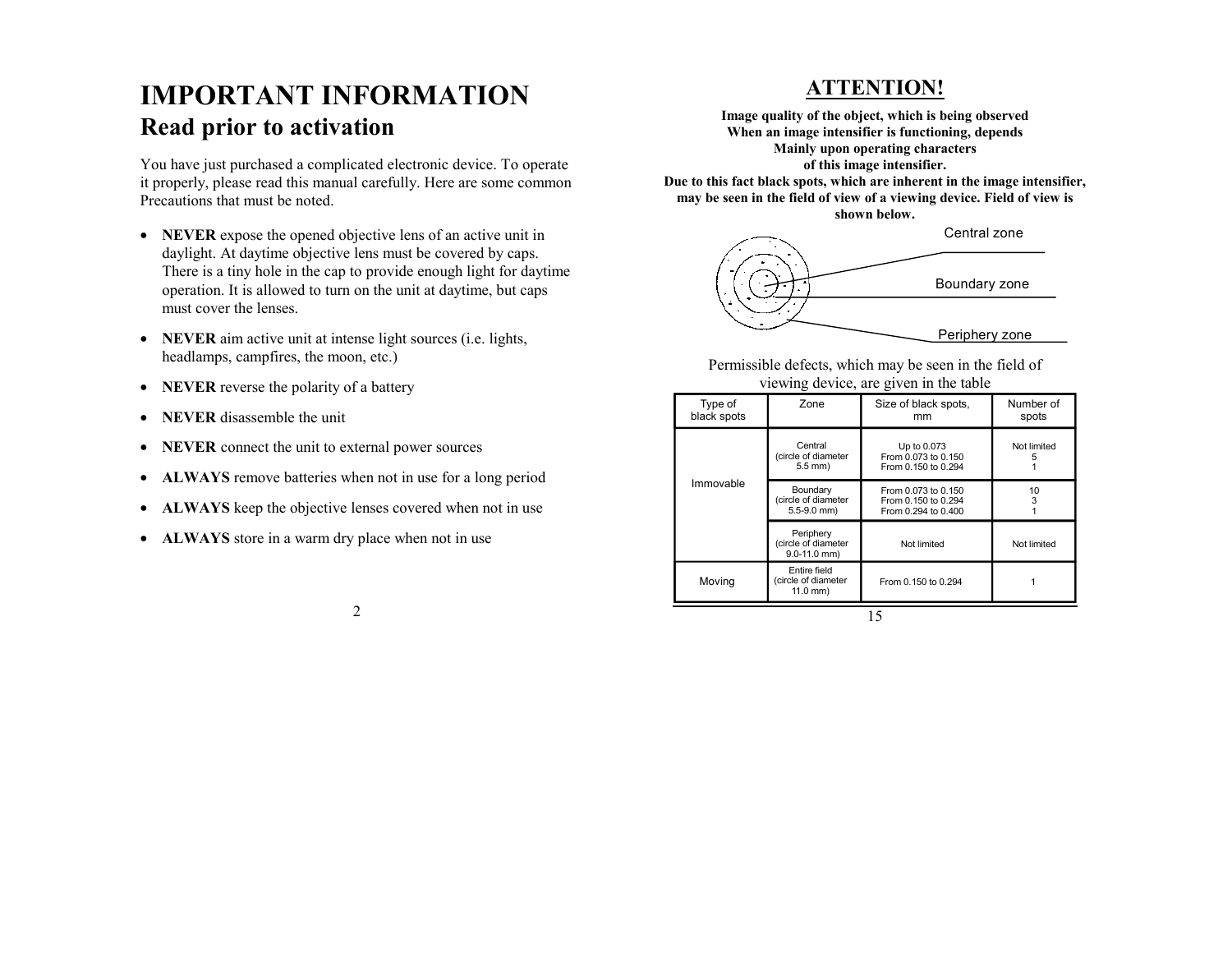## **9. ACCEPTANCE CERTIFICATE**

# **NIGHT VISION DEVICE PHANTOM 20**

Serial Number \_\_\_\_\_\_\_\_\_\_\_\_\_\_\_\_\_\_\_\_\_\_\_\_\_\_\_\_\_\_\_

Corresponds to technical conditions ADSH 3.807.020 TU and is admitted for use.

Date of production -\_\_\_\_\_\_\_\_\_\_\_\_\_\_\_\_\_\_\_

Place for seal

Quality inspector \_\_\_\_\_\_\_\_\_\_\_\_\_\_\_\_\_\_\_\_

(Signature)

# **CONTENTS**

#### 1. Overview

- i) Application and Features of Phantom 20
- ii) Warning
- iii) Precautions
- 2. Components
- 3. Specifications
- 4. Construction
- 5. Operating Instructions
	- 5.1 Pre-starting procedures
- 5.2 Testing of operation
- 5.3 Operation at night
- 5.4 Using interchangeable lenses
- 5.5 Using the camera / video adapter
- 6. Troubleshooting
- 7. Warranty
- 8. Customer support
- 9. Acceptance Certificate

**THANK YOU FOR PURCHASING PHANTOM 20 NIGHT VISION DEVICE. PLEASE DEMAND TO CHECK THE DEVICE FOR PROPER OPERATION WHEN BUYING IT. PLEASE READ ALL THE INSTRUCTIONS CAREFULLY BEFORE USING.** 

3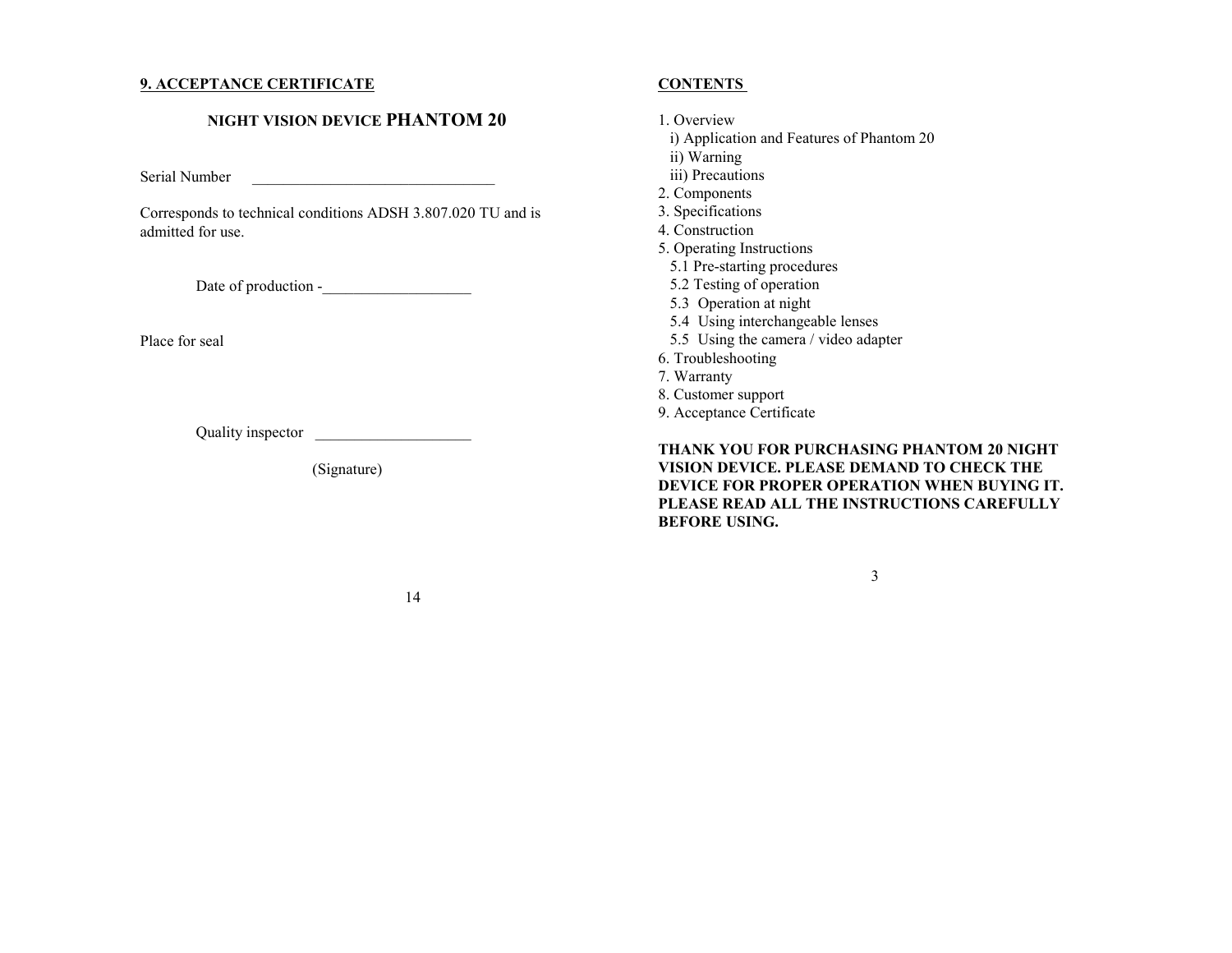# **1. OVERVIEW**

Phantom 20 Night Vision monocular is a sophisticated opticoelectronic observation device designed to allow observations of personnel and orientation in nighttime conditions. The unit is utilizing an image intensifier, which amplifies available moonlight, starlight or man-made light. Waterproof, lightweight and compact this advanced system is one of the most affordable systems on the market.

Some of the typical activities where the Phantom 20 will be useful: boating, search and rescue, law enforcement, wildlife observation, security.

# *Features*

- Camera video adaptable
- Totally waterproof construction.
- Rugged body.
- High quality wide-angle interchangeable lens  $(m 42x1)$ .
- The built in infra red illuminator allows observations in total darkness (i.e. basement or cave);
- The internal lens with focusing mechanism ensures adjustment for sharpness for both near and remote objects;
- The eye piece allows Dyoptric adjustment for the eyes of the viewer;
- Soft rubber eye-cap protects from the disturbing lateral light and occasional impacts, thus making surveillance more comfortable;

THE SOLE OBLIGATION OF NEWCON UNDER THIS LIMITED WARRANTY SHALL BE TO REPAIR OR REPLACE THE COVERED PRODUCT, IN ACCORDANCE WITH THE TERMS SET FORTH HEREIN.

NEWCON EXPRESSLY DISCLAIMS ANY LOST PROFITS, GENERAL, AND SPECIAL, INDIRECT OR CONSEQUENTIAL DAMAGES WHICH MAY RESULT FROM BREACH OF ANY WARRANTY, OR ARISING OUT OF THE USE OR INABILITY TO USE ANY NEWCON PRODUCT.

#### **8. CUSTOMER SUPPORT**

Should you experience any difficulties with your Newcon OPTIK product, consult the enclosed manual. If the problem remains unresolved, contact our customer support department at (416) 663-6963. Our operating hours are 9am-5pm, Monday - Friday, standard East time.

At no time should equipment be sent back to Newcon without following the instructions of our technical support department. Newcon accepts no responsibility for unauthorized returns.

To locate the NEWCON Authorized Dealer call: Tel: (416) 663-6963 Fax: (416) 663-9065 E-mail: newconsales@newcon-optik.com Internet: www.newcon-optik.com The defective products should be shipped to: In USA: 3310 Prospect Ave. Cleveland, OH 44115 In Canada or from overseas: 1183 Finch Ave. W., Suite 302, Toronto, ON. M3J 2G2 CANADA

4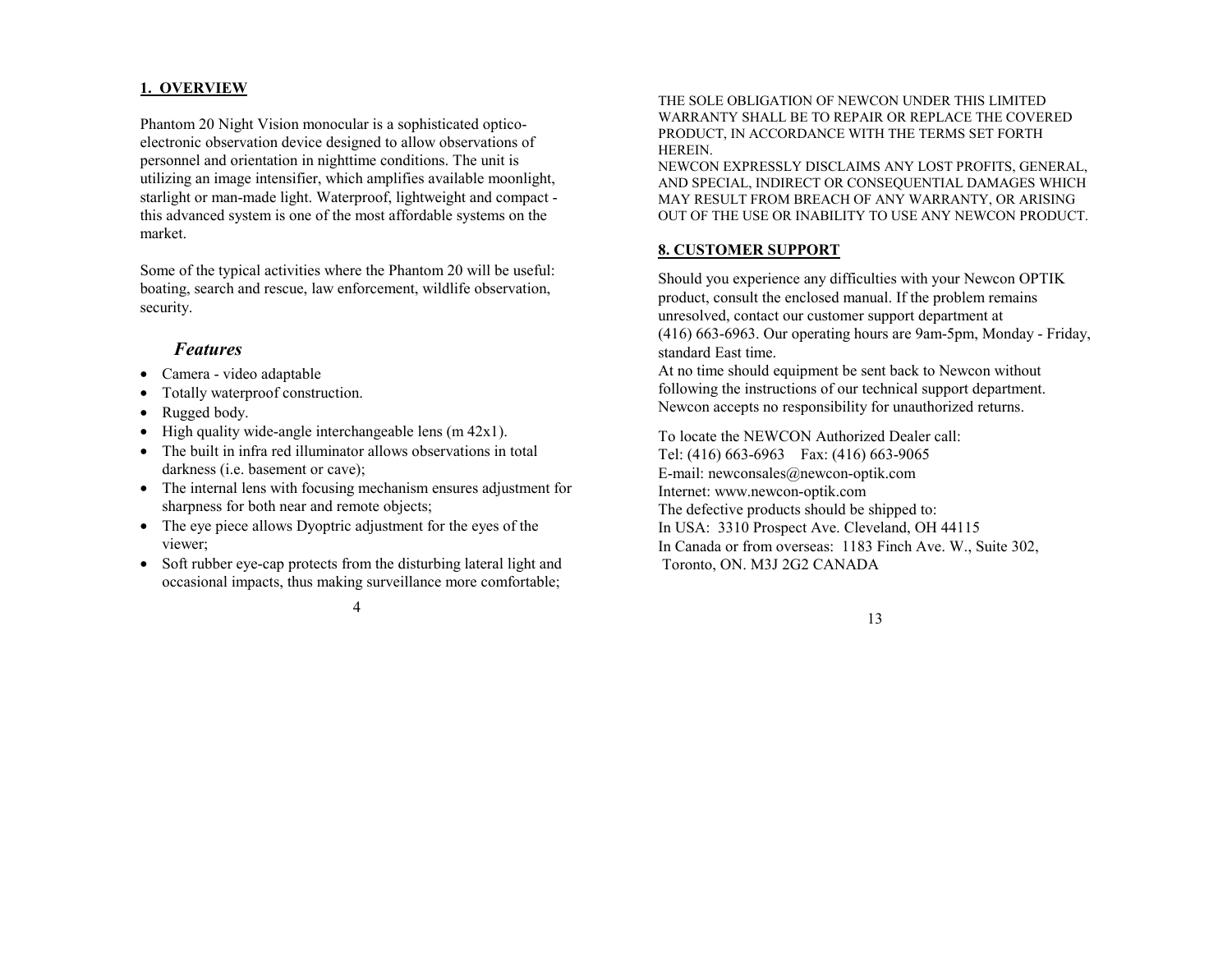# **7. WARRANTY**

NEWCON OPTIK warrants this product against defects in material and workmanship for one year from the date of the original date of consumer's purchase, but no more than 18 months from the date of delivery being indicated and stamped on the acceptance certificate purchase. Should your NEWCON product prove defective during this period, please bring the product securely packaged in its original container or an equivalent, along with proof of the date of original purchase, to your NEWCON Dealer. NEWCON will, repair (or at its option replace), the product or part thereof, which, on inspection by NEWCON, is found to be defective in materials or workmanship.

#### *What This Warranty Does Not Cover:*

NEWCON in not responsible for warranty service should the product fail to be properly maintained or fail to function properly as a result of misuse, abuse, improper installation, neglect, damage caused by disasters such as fire, flood, and lightning, improper electrical current, or service other than by a NEWCON Authorized Service. Postage, insurance, or shipping costs incurred in presenting your NEWCON product for warranty service are your responsibility. Please include a cheque or money order made out to NEWCON OPTIK for the amount of US\$10.00 to cover shipping and handling. NEWCON OPTIK may replace any product that has been discontinued or is out of stock, by another current product of comparable value and function.

NEWCON OPTIK DISCLAIMS ANY WARRANTIES, EXPRESS OR IMPLIED, WHETHER OF MERCHANTABILITY OR FITNESS FOR A PARTICULAR USE, EXCEPT AS EXPRESSLY SET FORTH HEREIN.

- Standard and commonly available batteries ensure operation of the device of no less than 10 hours;
- Two switch buttons ensure separate switching of the night vision device and the IR LED illuminator, thus providing economic use of batteries' power;
- Original compact design and ergonomic shape make the device handy and comfortable to hold with one hand
- Low battery indicator
- Delayed shot off ensures automatic shot off to prevent battery drain

# **Warning!**

After transportation or keeping the device at temperature lower than - 25°C (-13°F), the device must be warmed up to ambient temperature, from -20 $\rm{^{\circ}C}$  (-4 $\rm{^{\circ}F}$ ) to +40 $\rm{^{\circ}C}$  (104 $\rm{^{\circ}F}$ ) during 2-3 hours.

#### **Precaution**

Phantom 20 is a precision optical instrument equipped with electronics.

Therefore, it should be handled with due care.

- Keep your device away from direct sunlight, impacts, dust, moisture, and sudden changes of temperatures.
- Do not touch the optical surfaces with fingers. Doing so may damage the anti-reflection coating.
- Cleaning of optical surfaces is possible only with professional camera lens cleaning supplies.
- To clean the exterior of the device, use only a soft clean cloth.

5

• Do not take the cover off the lens if not necessary.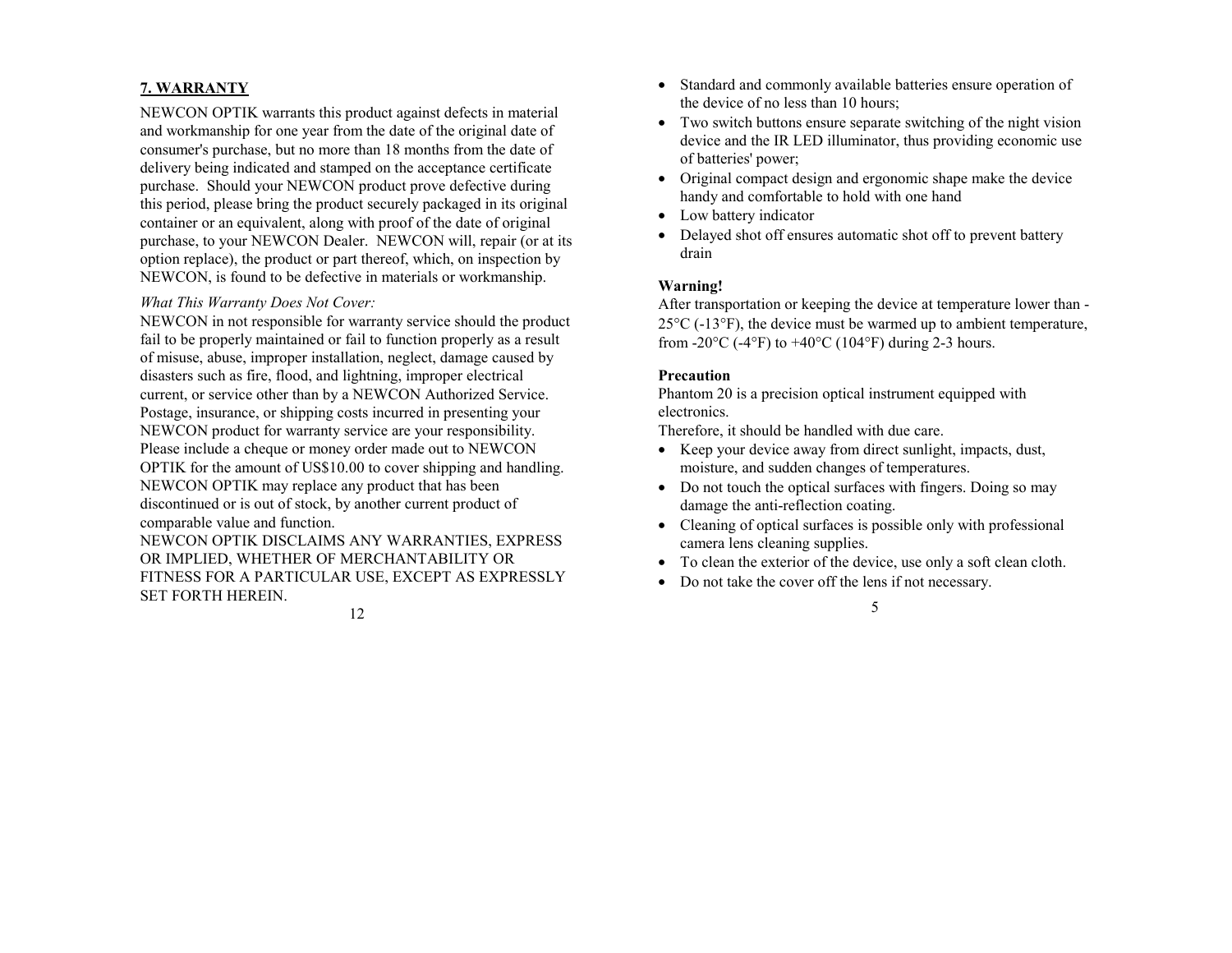- Keep away from heating appliances and central heating.
- Make sure to switch off the unit during periods of non-operation and when storing the device for long period of time.
- Do not apply superfluous efforts at work with lens assembly, agile elements and thread connections.
- Due to considerable optical magnification of the eye-piece some small structures inside the tube coating in the form of dark and/or white points may be seen in the field of view which does not affect the serviceability of the device;
- The resolving power (resolution) may change in the direction from the center towards the perimeter of the field of view. This is an inherent feature of the image tube type utilized in the device. We would recommend placing the scene of observation in the center of the field of view.
- Make sure to remove the battery during periods of non-operating and when storing the device for long period of time.

# **2. COMPONENTS**

Phantom 20 is supplied with the following components:

| <b>NAME</b>                                           | <b>QUANT.</b> |
|-------------------------------------------------------|---------------|
| Phantom 20                                            |               |
| Carrying strap                                        |               |
| Case                                                  |               |
| Lenses (85/1.5, 300/4.5, 500/5.6, 1000/10) (optional) |               |
| Camera/video adapter (optional)                       |               |
| Lens cover                                            |               |
| Manual                                                |               |
| <b>Warranty Registration Card</b>                     |               |

#### 6

# **6. TROUBLESHOOTING**

*The monocular does not work.* Check that the battery is installed properly. Check the charge of the batteries. Replace if it is weak.

*The image does not appear in focus.* 

Bring the inspected object to the center of the image. Turning the eyepiece focusing lever (3) adjust to achieve the clearest image on the screen. Then obtain the most clear-cut image of the object

The image doesn't appear in focus. Bring the inspected object, if the view still does not seem in focus, clean the lenses; they could be foggy or dusty.

# *Unit flashes*

It is normal for the unit to flash within the first 2 minutes of activation. If the flashing continues afterwards the following is a possible cause: bright environment (even with the cap closed!)

## *Condensation accumulates on the parts.*

It is O.K. to use the monocular in cold. However, when the unit is brought from the cold into a warm environment, it has to warm up for up to 5 hours (not minutes!). Only then it is allowed to turn it ON again.

# *Visibility decreases and / or disappears.*

Bright light sources (moon, projectors or headlights) may cause visibility to degrade or even completely disappear. Move the scope away from the light source immediately. The image should be restored in within 2 minutes.

Poor atmospheric conditions such as fog, haze or extremely dark environments, will decrease the visibility distance of the unit.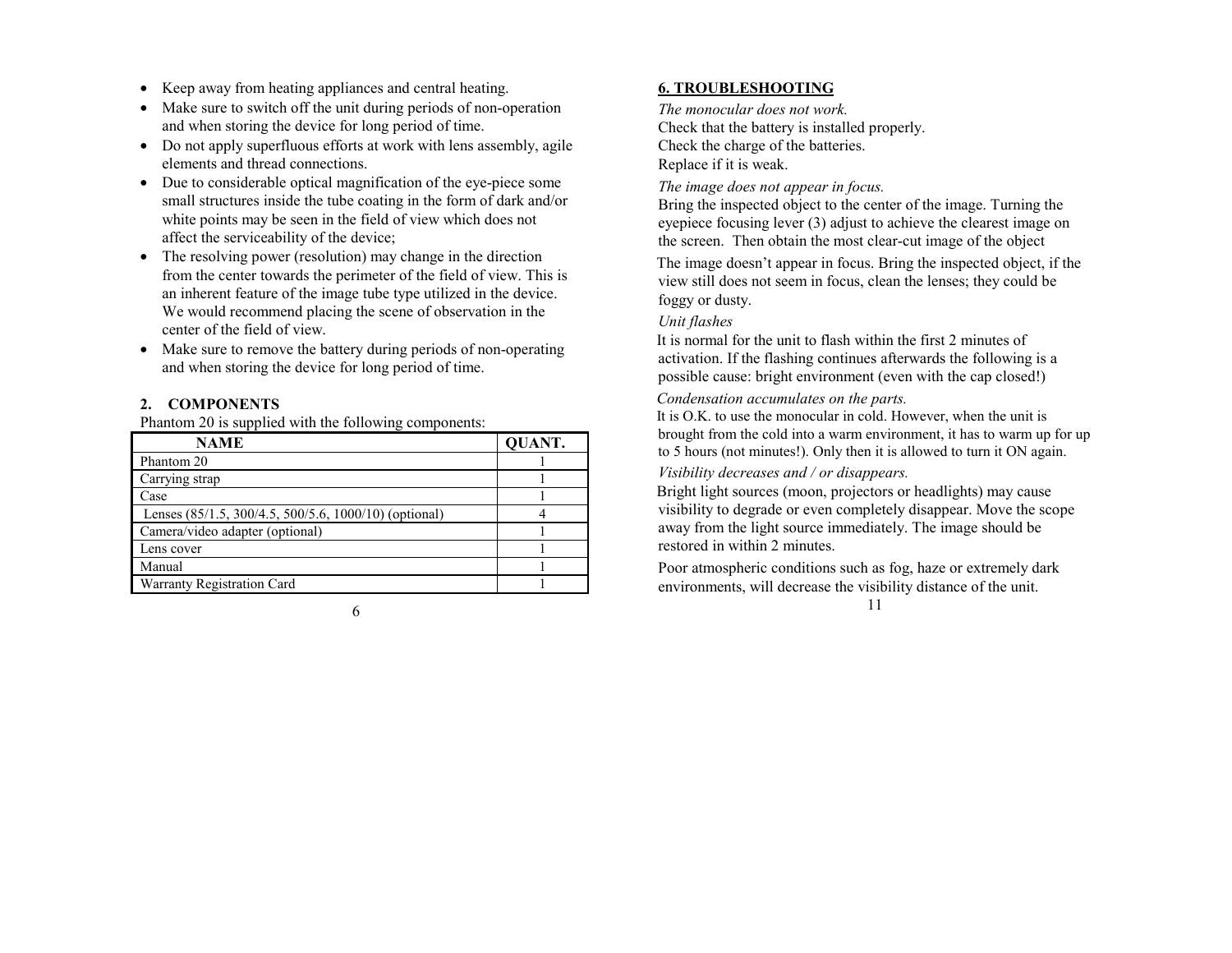# **AT INSUFFICIENT AMBIENT ILLUMINATION**

Activate switch (4) for switching on the device. Press button (5) for switching on IR illuminator. Direct the device on the object to be viewed.

Note: The I/R turns off, if not being pressed on.

#### 5.4. Using interchangeable lenses.

The unit is equipped with PENTAX "screw type" removable lens F 50/1.2, M 42x1. It will accept most Pentax screw type lenses, or using proper adapters, many other lenses.

Note: When screwing back the original lens, make sure to insert the lens all the way, to prevent humidity penetration

#### 5.5. Using the camera/video adapter.



Before using the adapter, remove carefully the rubber eyepiece. The adapter consists of 2 rings:

- a) Camera adapter is 52x1 mm size. It will go into the filter thread of lenses for many cameras, lire Nikon etc.
- b) Video adapter is 37 x 1mm. It will feet most Sony cameras and some other as well. If not, check with local camera store and/or camera manufacturer for proper step up/step down rings.

#### 10

#### **3. SPECIFICATIONS of Phantom 20**

| Field of View, angle. degrees, not less 16°                      |
|------------------------------------------------------------------|
|                                                                  |
| Objective focal length, mm50, M42x1                              |
|                                                                  |
|                                                                  |
|                                                                  |
|                                                                  |
|                                                                  |
| Camera/video adapter connecting size, mm 52x1/37x1               |
| Power Supply 3V Lithium CR2                                      |
| Battery life, hours:                                             |
|                                                                  |
|                                                                  |
| Allowed illumination, lx 5-10 <sup>-3</sup> - 1x10 <sup>-1</sup> |
| Allowed external temperature, $\circ$ C -25 $\div$ +40           |
|                                                                  |
|                                                                  |
| Weight, just viewer 180z; 0.535 kg                               |
|                                                                  |

**NOTE: As the design is being continuously improved some descriptions may differ from those given above.**